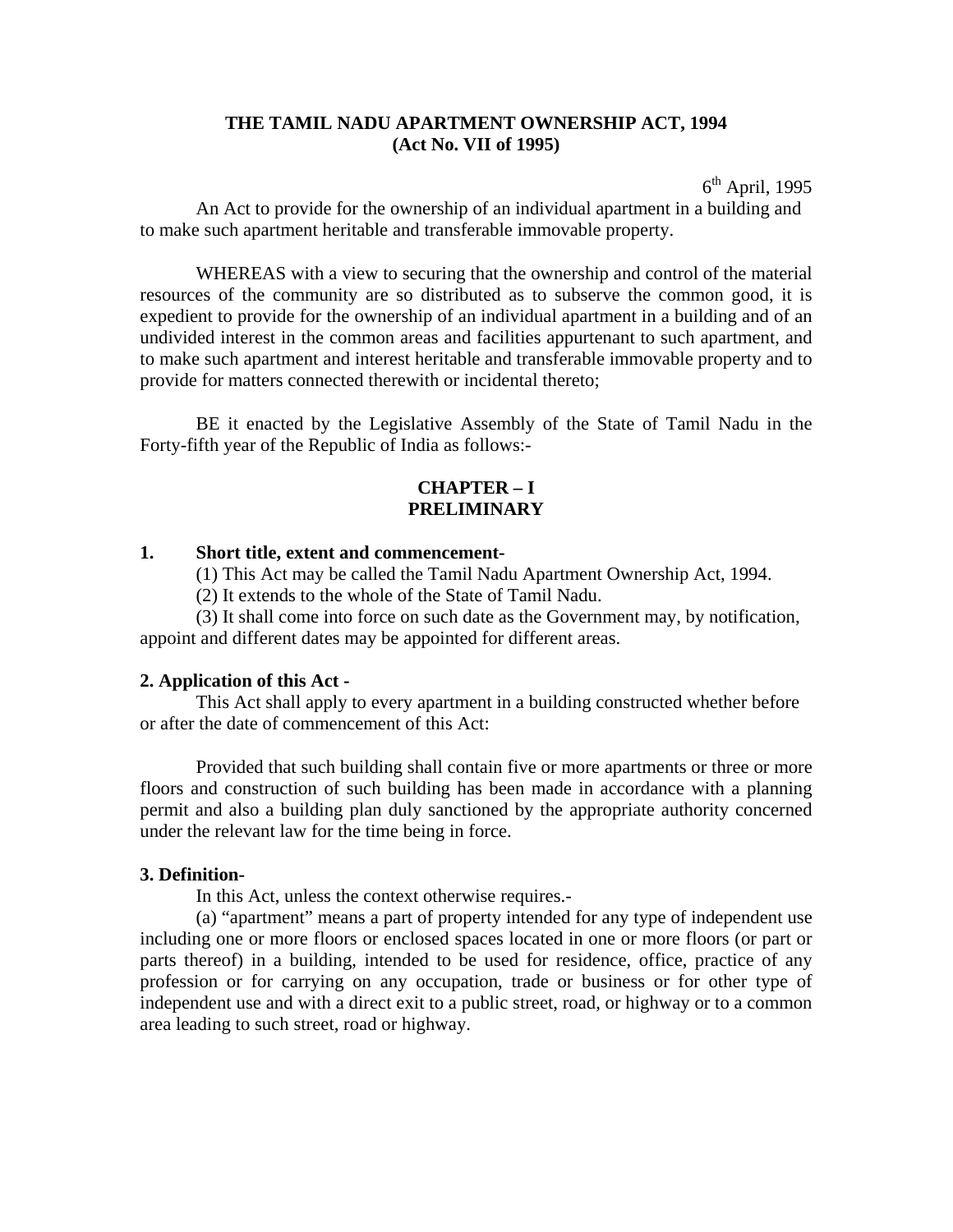Explanation: For the purpose of this clause, an apartment shall be deemed to be intended for independent use notwithstanding that provisions for sanitary, washing, bathing or other conveniences have been made as common for two or more apartments;

 (b) "apartment number" means the number, letter, or combination thereof designating the apartment in the Deed of the Apartment:

 (c) "apartment owner" means the person or persons owning an apartment and an undivided interest in the common areas and facilities or the limited common areas and facilities in the percentage specified in the Deed of Apartment and includes an outright purchaser or a hire purchase allottee of such apartment and undivided interest;

 (d) "Association of Apartments owners' means all of the apartments owners acting as a group in accordance with the bye-laws;

 (e) "building" means a building containing five or more apartments or three or more floors and comprising a part of a property;

 (f) "bye-laws" means the bye-laws for the time being in force of the Society or Association of Apartment owners and includes an amendment as such bye-laws;

 (g) "committee" means the board or the governing body of the society or Association of Apartment owners to which the management of its affairs is entrusted:

 (h) "common areas and facilities" unless otherwise provided in the Deed of Apartment, means-

- (1) the land on which the building is located;
- (2) the foundations, columns, girders, beams, supports, main walls, roofs, halls, corridors, lobbies, stairs, stairways, terrace, compound walls, fire escapes, wells, and sumps and entrances and exits of building;
- (3) the basements, cellars, yards, gardens, parking areas and storage spaces;
- (4) the premises for lodging of caretakers or persons employed for the maintenance of the property;
- (5) Water supply, sewerage and drainage connections and the installations of central services such as power, light, gas, hot and cold water, heating, refrigeration, air-conditioning and incinerating;
- (6) the elevators, tanks, pumps, motors, fans, compressors, ducts and in general all apparatus and installations existing for the common use;
- (7) automatic fire detecting and alarm facilities necessary to warn the occupants of the property of the existence of the fire;
- (8) such other community and commercial facilities as may be prescribed; and
- (9) all other parts of the property necessary or convenient to its existence, maintenance and safety, or normally in common use;
- (i) "common expenses" means,-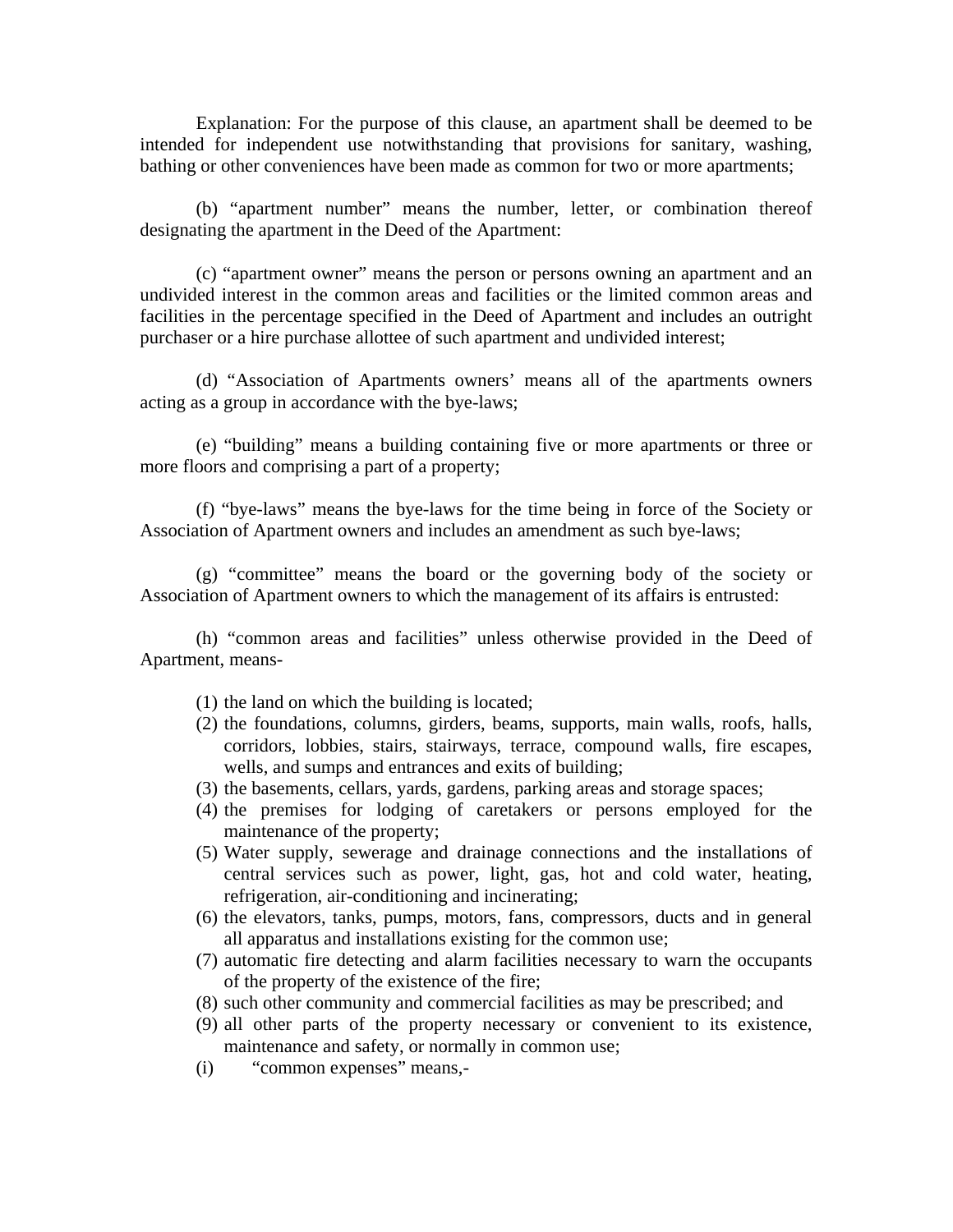- (1) all sums lawfully assessed against the apartment owners by the society or the Association of Apartment owners;
- (2) expenses of administration, maintenance, repair or replacement of the common areas and facilities or the limited common areas and facilities;
- (3) all legal expenses as may be incurred by the society or the Association of Apartment owners for the enforcement of lawful claims of the Apartment owners;
- (4) expenses resolved as common expenses by the society or the Association of Apartment owners; and
- (5) expenses declared as common expenses by the provisions of this Act, or by the bye-laws;

(j) "common profits" means the balance of all income, rents and revenues from the common areas and facilities or the limited common areas and facilities remaining after deduction of the common expenses;

(k) "competent authority" means-

 (1) in relation to the society registered under the Tamil Nadu Co-operative Societies Act, 1983 (Tamil Nadu Act 30 of 1983), the Regional Deputy Registrar of Cooperative Societies (Housing) having jurisdiction over the area; or

 (2) in relation to the society registered under the Tamil Nadu Societies Registration Act, 1975 (Tamil Nadu Act 27 of 1975), the Registrar as defined in clause (i) of Section 2 of that Act;

(3) in relation to the Association of Apartment owners-

 (a) the Regional Deputy Registrar of Co-operative Societies (Housing) having jurisdiction over the area; or

 (b) the Registrar as defined in clause (i) of Section 2 of the Tamil Nadu Societies Registration Ac, 1975 (Tamil Nadu Act 27 of 1975), having jurisdiction over the area.

 with whom the bye-laws of the Association of Apartment owners have been filed under this Act;

 (l) "date of the commencement of the Act" in relation to any area means the date appointed by the notification issued under sub-section (3) of Section 1 in relation to such area;

 (m) "Deed of Apartment" means a deed of apartment executed in pursuance of Section 5:

(n) "Government" means the State Government;

 (o) "limited common areas and facilities" means those common areas and facilities designated in the Deed of Apartment as reserved for certain apartment or apartments to the exclusion of the other apartments;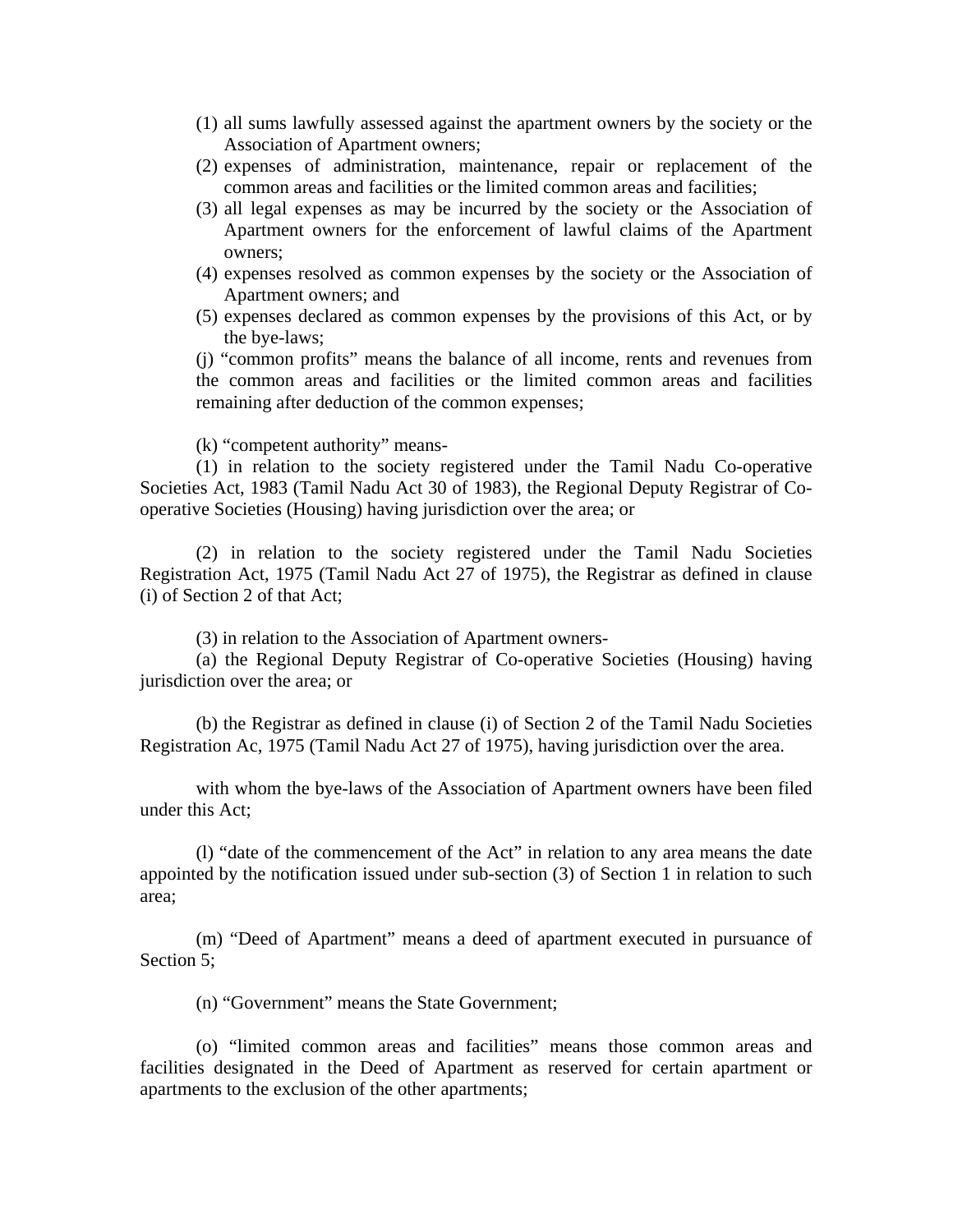(p) "person" includes an individual, an undivided Hindu family, a firm, a company or an association or a body of individuals whether incorporated or not;

 (q) "property" means the land, the buildings, all improvements, and structures thereon, and all easements, rights and appurtenances belonging thereto;

(r) "Society" means –

 (i) a society registered under the Tamil Nadu Co-operative Societies Act, 1983 (Tamil Nadu Act 30 of 1983); or

 (ii) a society registered under the Tamil Nadu Co-operative Societies Registration Act, 1975 (Tamil Nadu Act 27 of 1975).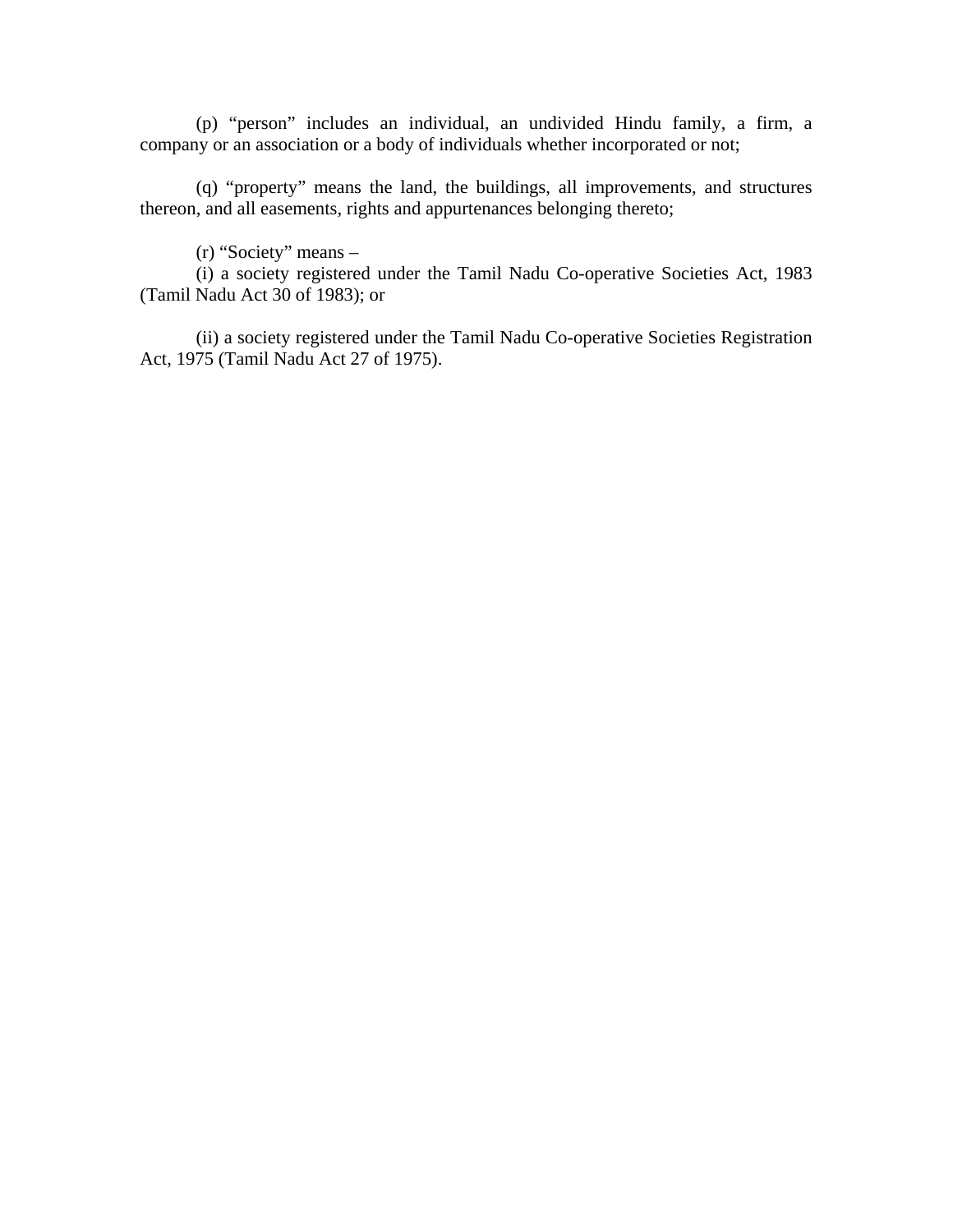# **CHAPTER – II OWNERSHIP, HERITABILITY AND TRANSFERABILITY OF APARTMENTS**

# **4. Apartment to be heritable and transferable –**

Each apartment together with the percentage of undivided interest in the common areas and facilities of such apartment shall, for all purposes, constitute heritable and transferable immovable property within he meaning of any law for the time being in force, and accordingly, an apartment owner may transfer his apartment and the percentage of undivided interest in the common areas and facilities of such apartment by way of sale, mortgage, lease, gift, exchange or in any other manner whatsoever in the same manner, to the same extent and subject to the same rights, privileges, obligations, liabilities, legal proceedings, remedies and to penalty, forfeiture and punishment as any other immovable property or make a bequeath of the same under the laws applicable to the transfer and succession of immovable property.

## **5. Ownership of apartments –**

Each apartment owner shall be entitled to the exclusive ownership and possession of his apartment in accordance with the Deed of Apartment executed and registered in accordance with the provisions of the Act.

## **6. Common areas and facilities –**

 (1) Each apartment owner shall be entitled to an undivided interest in the common areas and facilities in the percentage specified in the Deed of Apartment and the limited common areas and facilities. Such percentage shall be computed by taking as the basis the extent of the plinth area available in the apartment in relation to the total extent of the plinth area available in the building.

 (2) The parentage of the undivided interest of each apartment owner in the common areas and facilities, and in the limited common areas and facilities, if any, as expressed in the Deed of Apartment shall have a permanent character, and shot be altered without the consent of all apartment owners. The percentage of the undivided interest in such common areas and facilities and the limited common areas and facilities shall not be separated from the apartment to which it appertains, and shall be deemed to be conveyed or encumbered with the apartment whether or not such interest is expressly mentioned in the conveyance or other instrument.

 (3) The common areas and facilities and the limited common areas and facilities shall remain undivided and no apartment owner or any other person shall bring any action for partition or division of any part thereof and any convenant to the contrary shall be null and void.

 (4) Each apartment owner may use the common areas and facilities and the limited common areas and facilities in accordance with the purpose for which they are intended without hindering or encroaching upon the lawful rights of the other apartment owners.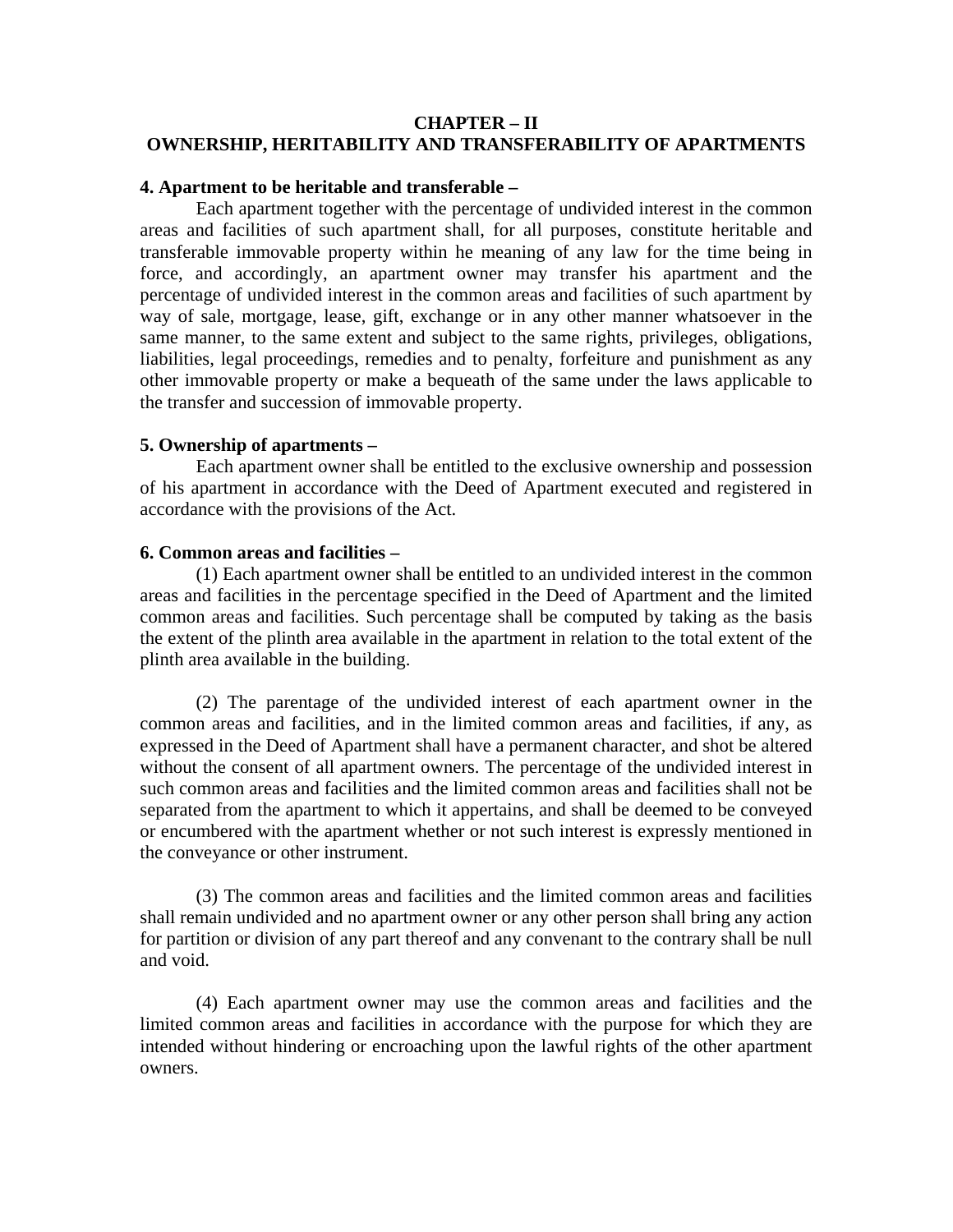(5) The necessary work of maintenance, repairs and replacement of the common areas and facilities and the limited common areas and facilities and the making of any additions or improvements thereto shall be carried out only in accordance with the provisions of this Act and the bye-laws.

#### **7. Compliance with covenants, bye-laws and administrative provisions –**

(1) Every apartment owner shall comply strictly with the bye-laws and with the covenants, conditions and restrictions set forth in the Deed of Apartment in relation to his apartment.

 (2) Where any apartment owner fails to comply with any of the bye-laws or covenants, conditions and restrictions referred to in the bye-laws or covenants, conditions and restrictions referred to in sub-section (1) such failure shall be a ground for an action against such apartment owner to recover sums due, for damages or injunctive relief or both maintainable by the society or the Association of Apartment owners or, in a proper case, by the aggrieved apartment owner.

#### **8. Certain works prohibited –**

 No apartment owner shall do any work or put the apartment to any other use which would jeopardise the soundness or safety of the property, reduce the value thereof or impair any easement or heriditament nor shall any apartment owner add any material structure or excavate any additional basement or cellar without previously obtaining the unanimous consent of all the other apartment owners.

# **9. Changes and encumbrances against apartments, extinguishment of charge and removal from encumbrances and effect of part payment**

(1) Subsequent to the execution and registration of the Deed of Apartment no charge or encumbrance of any nature shall be created or be effective against the property and any charge or encumbrance may be created only against each apartment and the percentage of undivided interest in the common areas and facilities and the limited common areas and facilities of such apartment in the same manner and under the same conditions in every respect as charge or encumbrance may be created upon or against upon or against any other separate parcel of property subject to individual ownership:

 Provided that if any charge or encumbrance has been created against such apartment and the percentage of undivided interest in the common areas and facilities and the limited common areas and facilities of such apartment no apartment and no such percentage o undivided interest shall be partitioned or sub-divided:

 Provided further that any labour performed in or materials furnished to an apartment by any apartment owner or his agent or his agent or his contractor or subcontract shall not create any charge or encumbrance under the provisions of the Transfer of Property Act, 1882 (Central Act IV of 1882) against any other apartment owner unless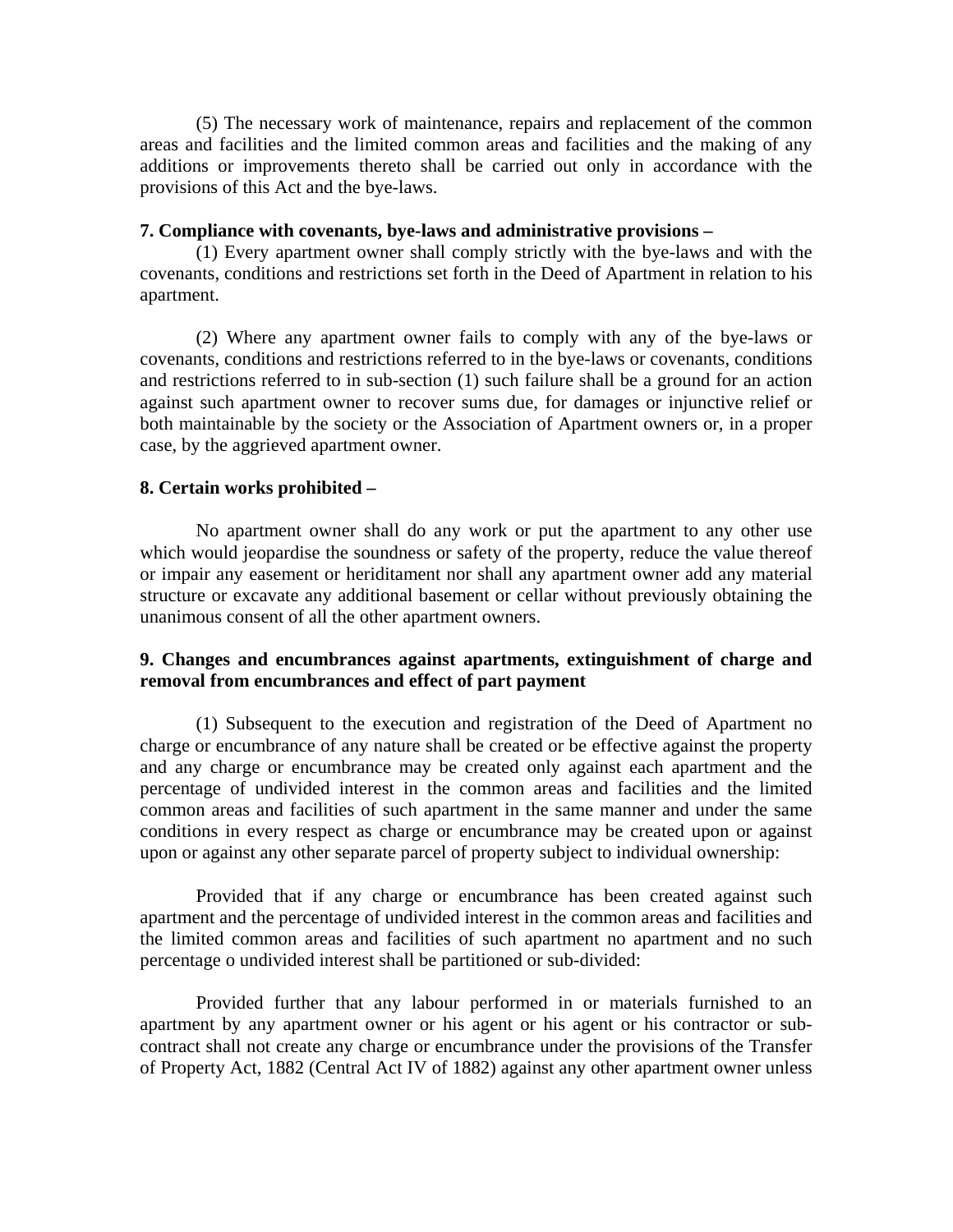the written consent of the other apartment owner is obtained for performance of such labour or furnishing of material.

 Such consent shall however, be deemed to have been obtained in the following cases namely:-

 (i) Where any emergency repairs are carried out to an apartment and where such emergency repairs are absolutely necessary for the safety or maintenance of the building;

 (ii) where the performance of labour or furnishing of material is in respect of the common areas and facilities or the limited common areas and facilities and duly authroised by the society, its Secretary or the Committee or the Association of Apartment owners in accordance with the provisions of this Act or the bye-laws.

 (2) In the event of any charge or encumbrance against five or more apartments becoming effective, the apartment owners may individually free their respective apartments and the percentage of undivided interest in the common areas and facilities and the limited common areas and facilities of such apartments from such charge or encumbrance by payment of the fractional or proportional amounts attributable to each of the apartments affected. Such individual payment shall be computed with reference to the percentage of the undivided interest in the common areas and facilities and the limited common areas and facilities, specified in the Deed of Apartment. Upon such payment, the apartment and the percentage of undivided interest in the common areas and the facilities and the limited common areas and facilities shall be free and clear of the charge or encumbrance:

 Provided that such part payment shall not prevent the person having any charge or encumbrance from enforcing his rights against the other apartment and the percentage of undivided interest in the common areas and facilities and the limited common areas and facilities thereof.

## **CHAPTER – III DEEDS OF APARTMENT AND ITS REGISTRATION**

#### **10. Contents of Deed of Apartment –**

(1) The deed of Apartments shall contain the following particulars, namely:-

 (a) description of land on which the building and improvements are located; and whether the land is freehold or leasehold: and if leasehold, the period of such lease;

 (b) description of the building stating the number of storeys and basements, the number of apartments and the principal materials to which it is or is to be constructed;

 (c) the apartment number of each apartment and a statement of its location, approximate plinth area, number of rooms and immediate common area to which it has access, and any other particulars necessary for its proper identification;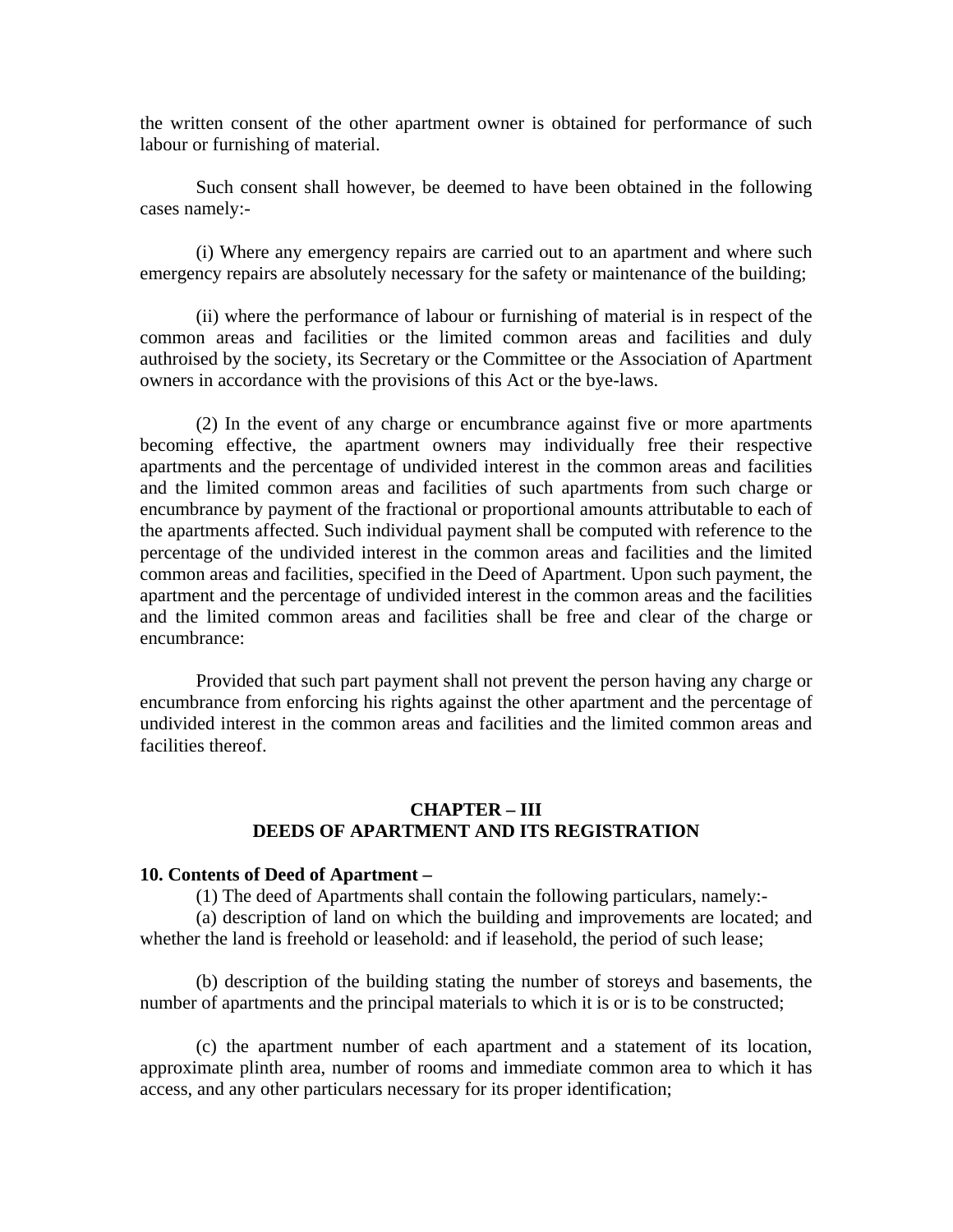(d) description of the limited common areas and facilities, if any, stating to which apartment their use is reserved;

 (e) description of the limited common areas and facilities, if any, stating to which apartment their use is reserved;

 (f) total plinth area of the building and of each apartment and its owner for all purposes, including voting; and a statement that the apartment and such percentage of undivided interest are not encumbered in any manner whatsoever on the date of execution of the Deed of Apartment;

 (g) statement of the purposes for which the building and each of the apartments are intended and restricted as to use;

 (h) provisions as to the percentage of votes by the apartment owners which shall be determinative of whether to rebuild, repair, restore, or sell the property in the event of damage or destruction of all or any part of the property;

 (i) any other details in connection with the property which the person executing the Deed of Apartment may seem desirable to set forth consistent with this Act; and

(j) such other particulars as may be prescribed.

 (2) A copy of each of the Deed of Apartment shall be filed with the competent authority.

#### **11. Deed of Apartment and copy of Floor plan to be registered**

(1) The Deed of Apartment and every endorsement thereon relating to the transfer of the apartment and the Floor Plan of the building shall be registered under the Registration Act, 1908 (Central Act XVI of 1908) and for purposes of the said Act, the said documents shall be deemed to be documents of which registration is compulsory.

 (2) The Sub-Registrar shall register the Deed of Apartment along with the Floor Plan of the building in the Register Books kept under Section 51 of the Registration Act, 1908 (Central Act XVI of 1908) and shall also enter particulars in the Indices made under Section 55 of the said Act.

 (3) Whenever any endorsement on a Deed of Apartment is registered the Sub-Registrar concerned shall forward a certified copy thereof to the competent authority to enable that authority to make necessary entries in the copy of the Deed of Apartment filed with it under sub/section (2) of section 10.

 (4) Any person acquiring any apartment or any apartment owner shall be deemed to have notice of the contents of the Deed of Apartment and the endorsement, if any, thereon as from the date of its registration under this section.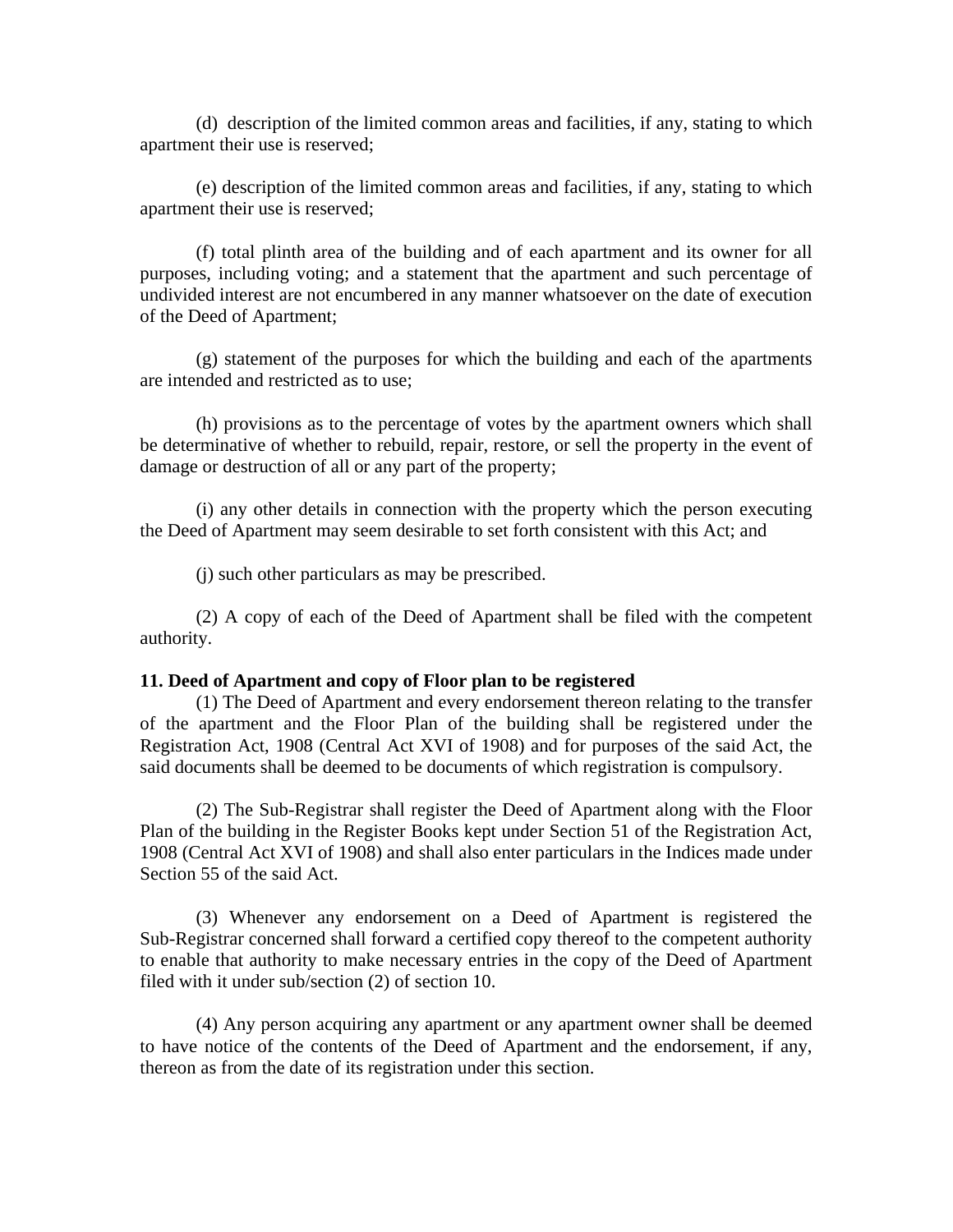(5) Except as provided in this section the provisions of the Registration Act, 1908 (Central Act XVI of 1908) shall mutatis mutandis apply to the registration of such Deed of Apartment and the words and expressions used in this section but not defined in this Act shall have the meanings assigned to them in the Registration Act, 1908 (Central Act XVI of 1908).

**Explanation I** – For the purpose of this section, Floor Plan of the building means the plan of the building showing the layout, location, name, if any, of the building, the total number of apartments, dimensions of the apartments and their respective apartment duly verified and certified by an Engineer of the Tamil Nadu State Housing Board in the case of building constructed by the Tamil Nadu State Housing Board and in the case of building constructed by others by any other Engineer, as an accurate copy of the plan of the building as approved by, and filed with, the local authority concerned.

**Explanation II** – An Engineer shall mean any person holding a Diploma of a Degree in Civil Engineering or Architecture or a licensed surveyor.

# **CHAPTER – IV SOCIETY OR ASSOCIATION OF APARTMENT OWNERS, ITS BYE-LAWS AND FUNCTIONS**

#### **12. Society or Association of Apartment Owner-**

 As soon as the Deeds of Apartments are executed and registered under Sections 5 and 11 but not later than three months from the date of such registration, the apartment owners shall form a society either registered under the Tamil Nadu Co-operative Societies Act, 1983 (Tamil Nadu Act 30 of 1983); or under the Tamil Nadu Societies Registration Act 1975 (Tamil Nadu Act 27 of 1975), or an Association of Apartment owners, with the object to maintain all common areas and facilities and the limited common areas and facilities, to provide such amenities as may be necessary in the common interest of all the apartment owners and to do such other things as may be considered incidental or conductive to the attainment of the objects specified in the byelaws.

#### **13. Bye-laws –**

 (1) The administration of every property shall be governed by the bye-laws, a true copy of which shall be filed with the competent authority. No amendment of the bye-laws shall be valid unless a copy thereof is duly filed with the competent authority. Amendment of the bye-laws shall take effect from the date, if any, specified in the amendment. Where no such date is specified the amendment shall take effect from the date on which a copy of it is filed with the competent authority.

 (2) The administration of every property shall be governed by the bye-laws, a true copy of which shall be filed with the competent authority. No amendment of the bye-laws shall be valid unless a copy thereof is duly filed with the competent authority. Amendment of the bye-laws shall take effect from the date, if any, specified in the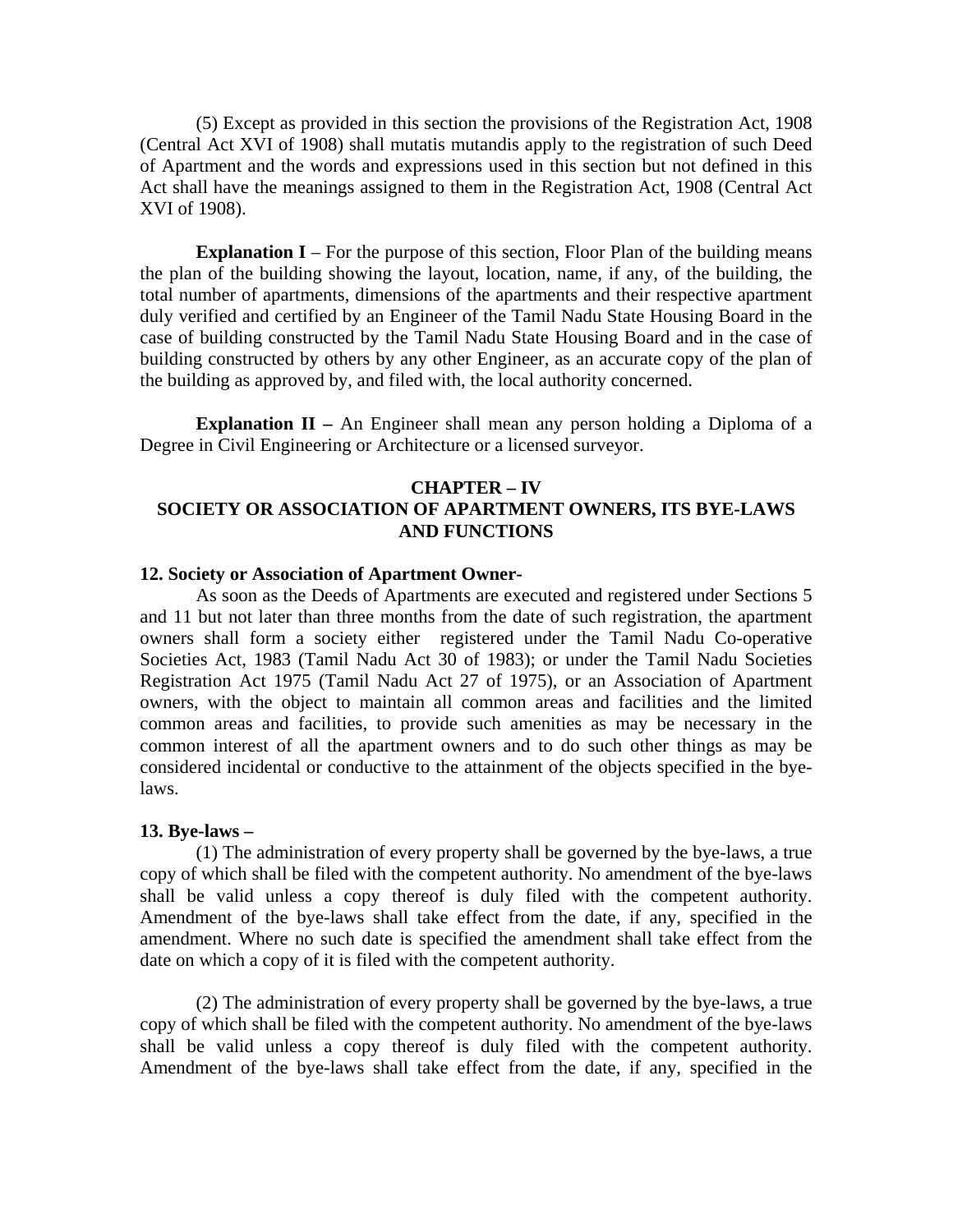amendment. Where no such date is specified the amendment shall take effect from the date on which a copy of it is filed with the competent authority.

(2) The bye-laws shall provide for the following matters, namely:-

- (a) the percentage of the votes which shall constitute the quorum;
- (b) the maintenance, repairs and replacement of the common areas and facilities and the limited common areas and facilities and payment therefor;
- (c) the keeping and maintenance of accounts and books by the society or the Association of Apartment owners;
- (d) the convening of general meeting of the society or the Association of Apartment owners for the procedure at such meetings including the sending of notice of such meetings, maintenance of minutes books and the powers to be exercised by such meeting;
- (e) the manner of collecting from the apartment owners their share of the common expenses;
- (f) the appointment and removal of persons employed for the maintenance, repairs and replacement of the common areas and facilities and the limited common areas and facilities;
- (g) the method of adopting and of amending administrative rules and regulations governing the details of the operation and use of the common areas and facilities and the limited common areas and facilities;
- (h) the restrictions on the requirements respecting he use and maintenance of the apartments and the use of the common areas and facilities and the limited common areas and facilities not set forth in the Deed of Apartment, as are designed to prevent unreasonable interference with the use of their respective apartments and of the common areas and facilities and the limited common areas and facilities by the several apartment owners;
- (i) the percentage of the votes required to amend the bye-laws;
- (j) the terms and conditions subject to which transfer of any apartment and percentage of undivided interest in the common areas and facilities and the limited common areas and facilities of such apartments may be effected;
- (k) the leasing out part of the building or land, if any, for commercial purpose;
- (l) such other matters as may be prescribed.

# **14. Co-operative Societies Act and the Societies Registration Act to apply with modification –**

 (1) Notwithstanding anything contained in the Tamil Nadu Co-operative Societies Act, 1983 (Tamil Nadu Act 30 of 19830 or the Tamil Nadu Societies Registration Act, 1975 (Tamil Nadu Act 27 of 1975) the minimum number of members required for forming a society for the purpose of this act shall be five.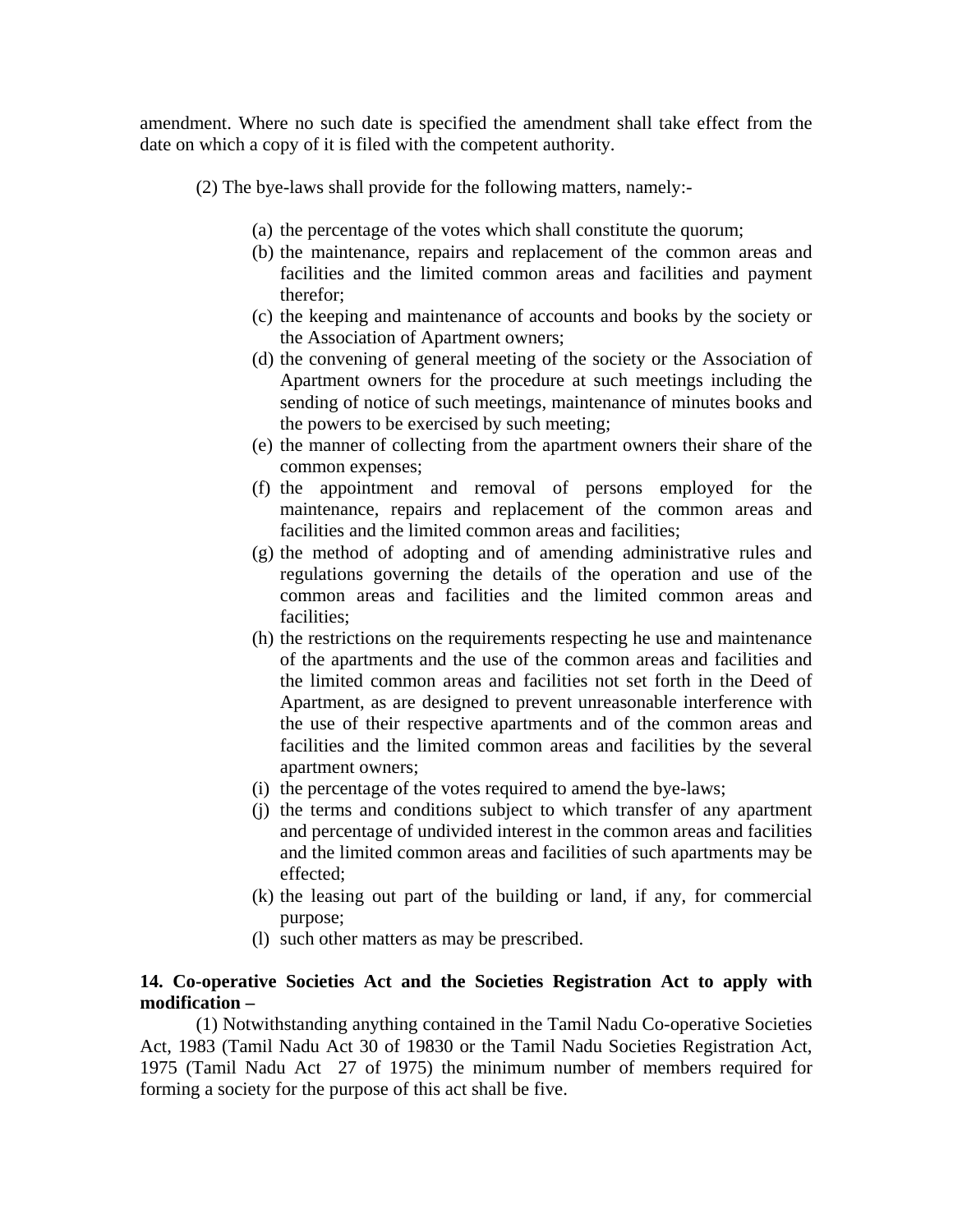(2) In relation to the application of this Act to any society if any provision contained in this act is repugnant to any of the provisions contained in the Tamil Nadu Co-operative Societies Act, 1983 (Tamil Nadu Act 30 of 1983) or the Tamil Nadu Societies Registration Act, 1975 (Tamil Nadu Act 27 of 19750 or the rules made thereunder the provisions of this Act shall prevail and the provisions of the said Tamil Nadu Co-operative Societies Act the said Tamil Nadu Societies Registration Act or the rules made thereunder shall, to the extent of repugnancy be of no effect.

## **15. Insurance-**

 Without prejudice to the right of each apartment owner to insure his own apartment for his benefit the society or the Association of Apartment owners shall if so required by the bye-laws or by a majority of the apartment owners, insure the property against fire, flood, cyclone and such other hazards under such terms and for such accounts as shall be required. The policy of insurance shall be written on the property in the name of the society or the Association of Apartment owners as trustee for each of the apartment owner in the percentage specified in the Deed of Apartment and the premium payable under such policy of insurance shall be common expenses.

### **16. Disposition of property on destruction or damage –**

 Wherein the event of the property either in the entirety or in part being damaged or destroyed and the society or the Association of Apartment owners has not undertaken to repair, reconstruct or rebuild within a period of ninety days or such further period as may be specified by the competent authority from the date of damage or destruction,-

 (a) the property shall be deemed to be owned in common by all the apartment owners in the same percentage as the percentages o the undivided interest specified in the Deed of Apartment;

 (b) the undivided interest in the property owned in common which shall appertain to each apartment owner shall be the percentage of the undivided interest previously owned by such owner in the common areas and facilities and the limited common areas and facilities;

 (c) any encumbrance affecting any of the apartments shall be deemed to be transferred in accordance with the existing priority to the percentage of the undivided interest of those apartment owners in the property.

#### **15. Insurance-**

 Without prejudice to the right of each apartment owner to insure his own apartment for his benefit the society or the Association of Apartment owners shall if so required, by the bye-laws or by a majority of the apartment owners, insure the property against fire, flood, cyclone and such other hazards under such terms and for such accounts as shall be required. The policy of insurance shall be written on the property in the name of the society or the Association of Apartment owners as trustee for each of the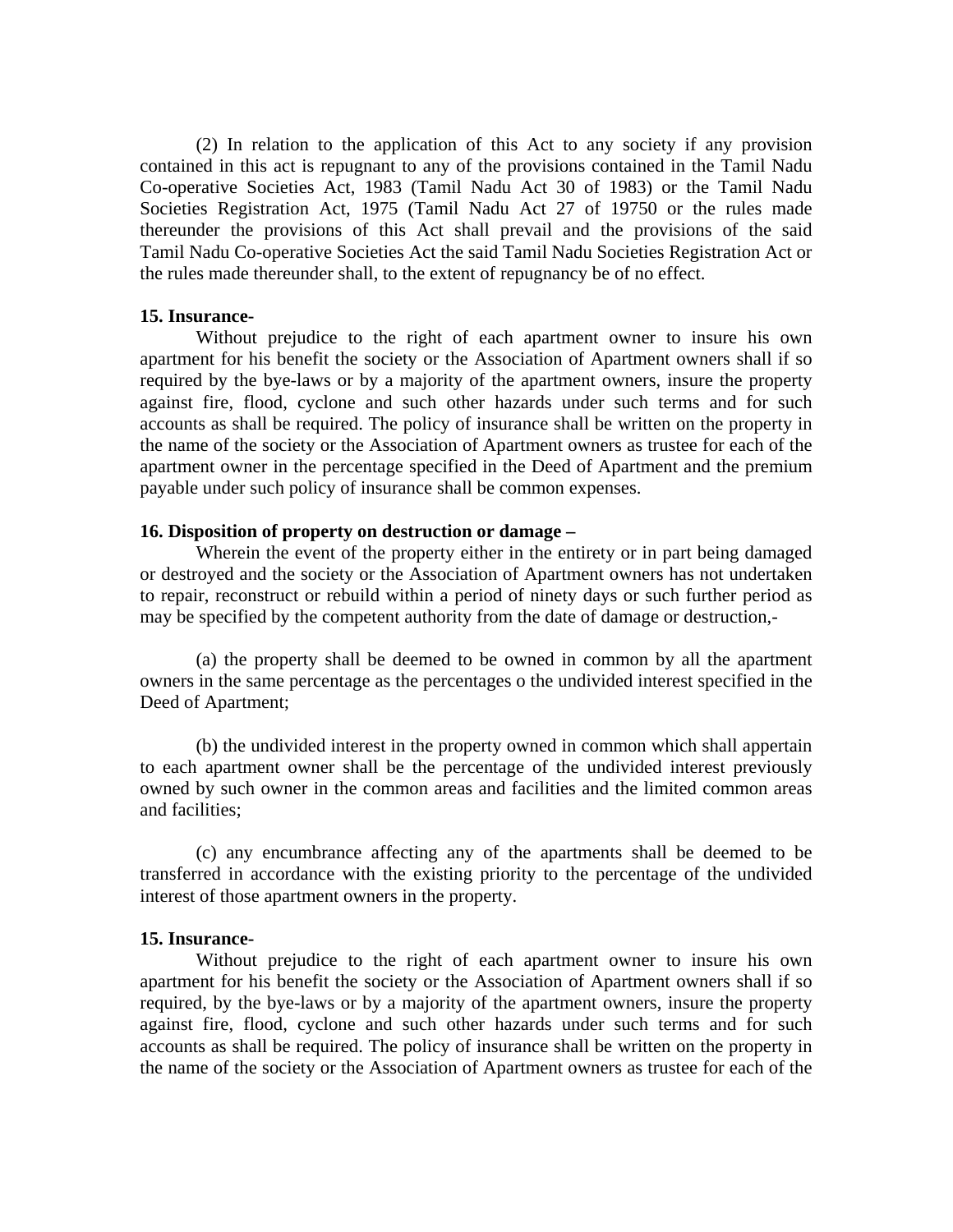apartment owner in the percentage specified in the Deed of Apartment and the premium payable under such policy of insurance shall be common expenses.

### **16. Disposition of property on destruction or damage-**

 Where in the event of the property either in the entity or in part being damaged or destroyed and the society or the Association of Apartment owners has not undertaken to repair, reconstruct or rebuild within a period of ninety days or such further period as may be specified by the competent authority from the date of damage or destruction,-

 (a) the property shall be deemed to be owned in common by all the apartment owners in the same percentage as the percentages of the undivided interest specified in the Deed of Apartment;

 (b) the undivided interest in the property owned in common which shall appertain to each apartment owner shall be the percentage of the undivided interest previously owned by such owner in the common areas and facilities and the limited common areas and facilities.

 (c) any encumbrance affecting any of the apartments shall be deemed to be transferred in accordance with the existing priority to the percentage of the undivided interest of those apartment owners in the property.

# **17. Action by Society or Association of Apartment comes on behalf of the apartment owners-**

 Without limiting the rights of any apartment owner, action may be brought by the society or the Association of Apartment owners on behalf of any apartment owner as his respective interest may appear, with respect to any cause of action relating to the common areas and facilities and the limited common areas and facilities of more than one apartment.

# **18. Right of Society or Association of Apartment owners to maintain, repair and replace any of the common areas and facilities, etc., -**

The society or the Association of Apartment owners shall have their irrevocable right to be exercised by its secretary or by any other person authorize in this behalf by the committee to have access to every apartment from time to time during reasonable hours as may be necessary for the maintenance, repairs and replacement of any of the common areas and facilities and the limited common areas and facilities therein or accessible from such apartment, or for making emergency repairs therein necessary to prevent damage to the common areas and facilities and the limited common areas and facilities or to another apartment or apartments.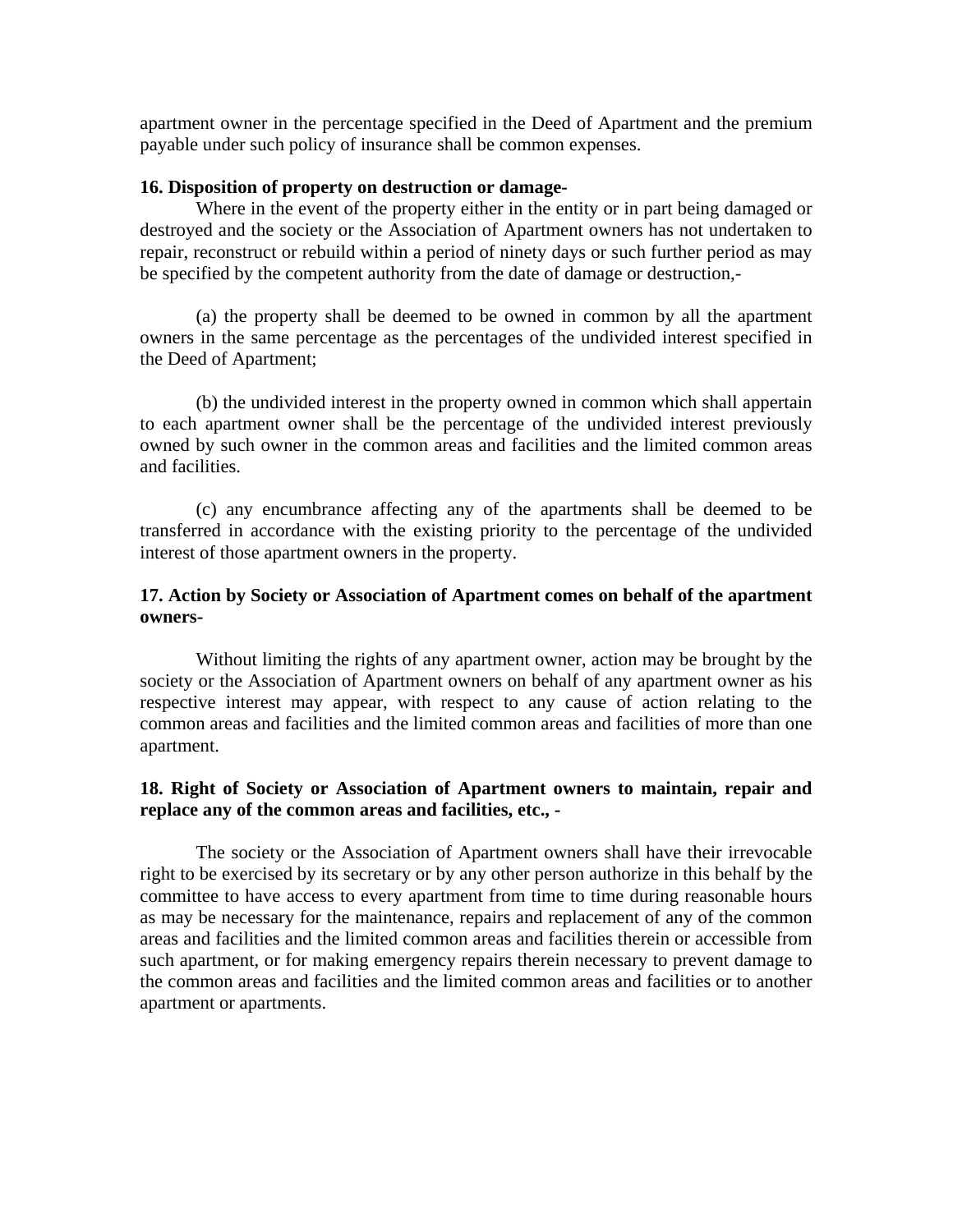### **CHAPTER – V**

## **COMMON PROFITS, COMMON EXPENSES AND OTHR MATTERS 19. Common profits and expenses-**

(1) The common profits shall be distributed among, and the common expenses shall be charged to, the apartment owners according to the percentage of the undivided interest of the apartment owners in the common areas and facilities specified in the Deed of Apartment.

 (2) Every apartment owner shall, notwithstanding his waiver of the use or enjoyment of any of the common areas and facilities and the limited common areas and facilities or his abandonment of his apartment, be liable to be charged to the common expenses under sub-section (1).

 (3) Where the apartment owner is not in occupation of the apartment owned by him the common expenses payable by such apartment owner may be recovered from the person in the occupation of the apartment.

#### **20. Common expenses to be charged on property-**

All sums assessed by the society or the Association of Apartment owners as the share of thee common expenses chargeable to any apartment shall, subject to the prior claim, if any,-

 (i) of the Government in respect of land revenue or any money recoverable as land revenue,

 (ii) of any municipality or other local authority in respect of tax or other assessment, and

 (iii) of the mortgage, in respect of all sums unpaid, constitute a charge on such apartment.

#### **21. Separate assessment-**

Notwithstanding anything to the contrary contained in any law for the time being in force,-

 (a) each apartment and its percentage of undivided interest in the common areas facilities and the limited common areas and facilities of such apartment, shall be deemed to be separate property for the purpose of assessment to tax on lands and buildings leviable under such law and shall be assessed and taxed accordingly; and

 (b) the building, or the property or any of the common areas and facilities and the limited common areas and facilities shall not be assessed to any such tax separately.

22. Joint and several liability of vendor, etc., for unpaid common expenses-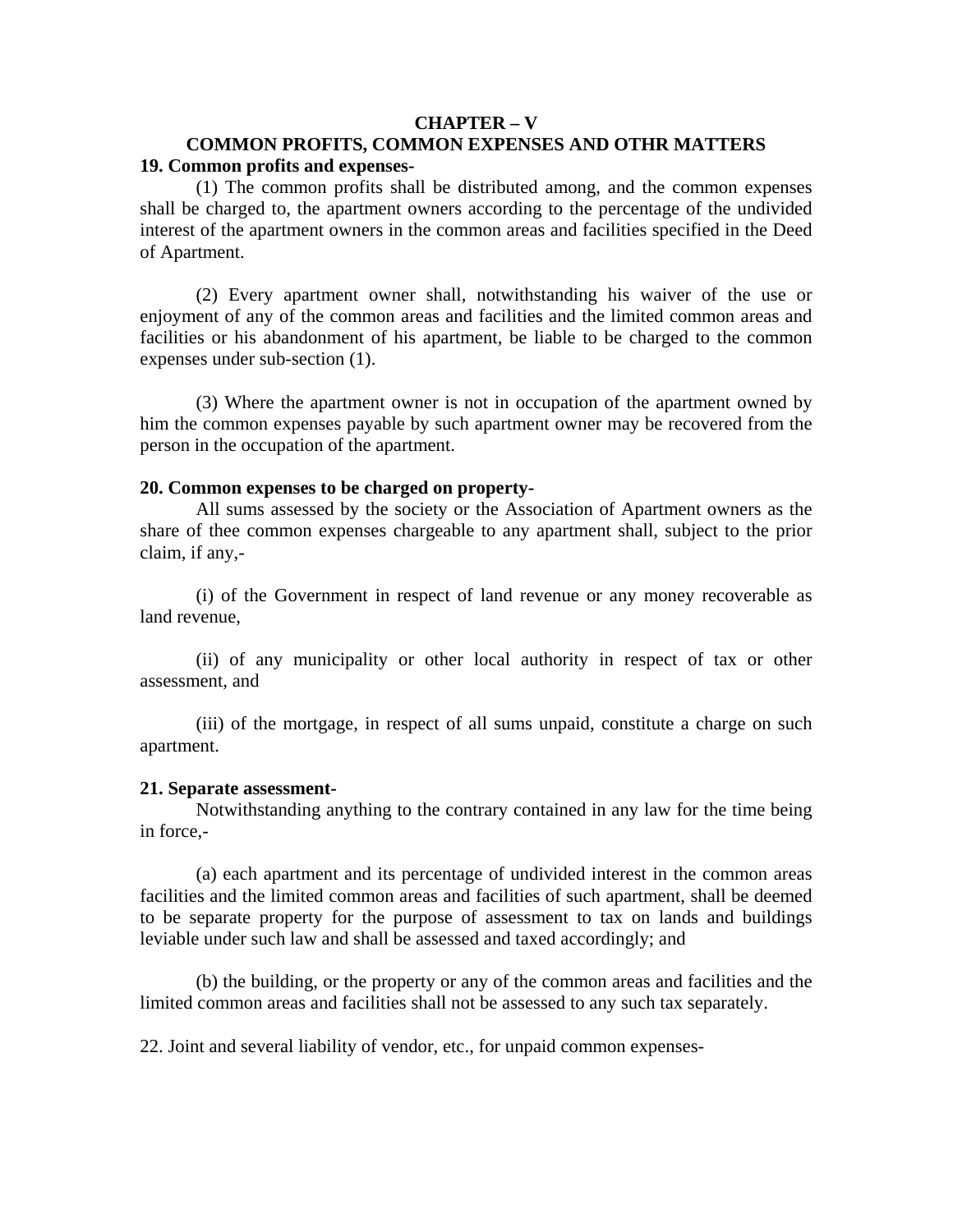Where any apartment has been sold or otherwise transferred, the purchaser or the transferee, as the case may be of the apartment shall be jointly and severally liable with the vendor or the transferor for all unpaid assessments against the latter towards his share or the common expenses upto the time of sale or transfer without prejudice to the purchaser's or transferee's right to recover from the vendor or transferor, the amount, if any paid by the purchaser or transferee therefore. Any such purchaser or transferee shall be entitled to a statement from the society or the Association of Apartment owners setting forth the amount of the unpaid assessment against the vendor or transferor and such purchaser or transferee shall not be liable for, nor shall the apartment sold or transferred, be subject to a charge for any unpaid share of common expenses against such apartment accrued prior to such sale or transfer in excess of the amount set forth in such statement.

# **CHAPTER – VI MISCELLANEOUS**

# **23. Act to be binding on apartment owners, tenants, etc.**

 (1) All apartment owners, tenant of such owners, employees of apartment owners or tenants, or any other person who may, in any manner, use the property or any part thereof to which this Act applies, shall be subject to the provisions of this Act and the bye-laws and the rules made thereunder.

 (2) All agreements, decisions and determinations lawfully made by the society or the Association of Apartment owners, as the case may be, in accordance with the provisions of this Act or the bye-laws shall be deemed to be binding on all apartment owners.

## **24. Powers to exempt from stamp duty, registration fee and court fees and power to refund –**

(1) The Government may, by notification, reduce or remit, whether prospectively or retrospectively,-

 (a) the stamp duty with which, under any law for the time being in force, instruments or documents executed by or on behalf of or in favour of an apartment owner or the society or the Association of Apartment owners relating to any of the purposes of this Act are respectively chargeable;

 (b) any fee payable under the law of registration or court-fees for the time being in force on instruments or documents executed by or on behalf of or in favour of an apartment owner or the society or the Association of Apartment owners, relating to any of the purposes of this Act.

 (2) Notwithstanding anything contained in any other law for the time being in force, the Government may refund the amount of any stamp duty or fee paid in pursuance of any law referred to in sub-section (1) in such circumstances, to such extent and subject to such terms and conditions, if any, as the Government may, by order, determine.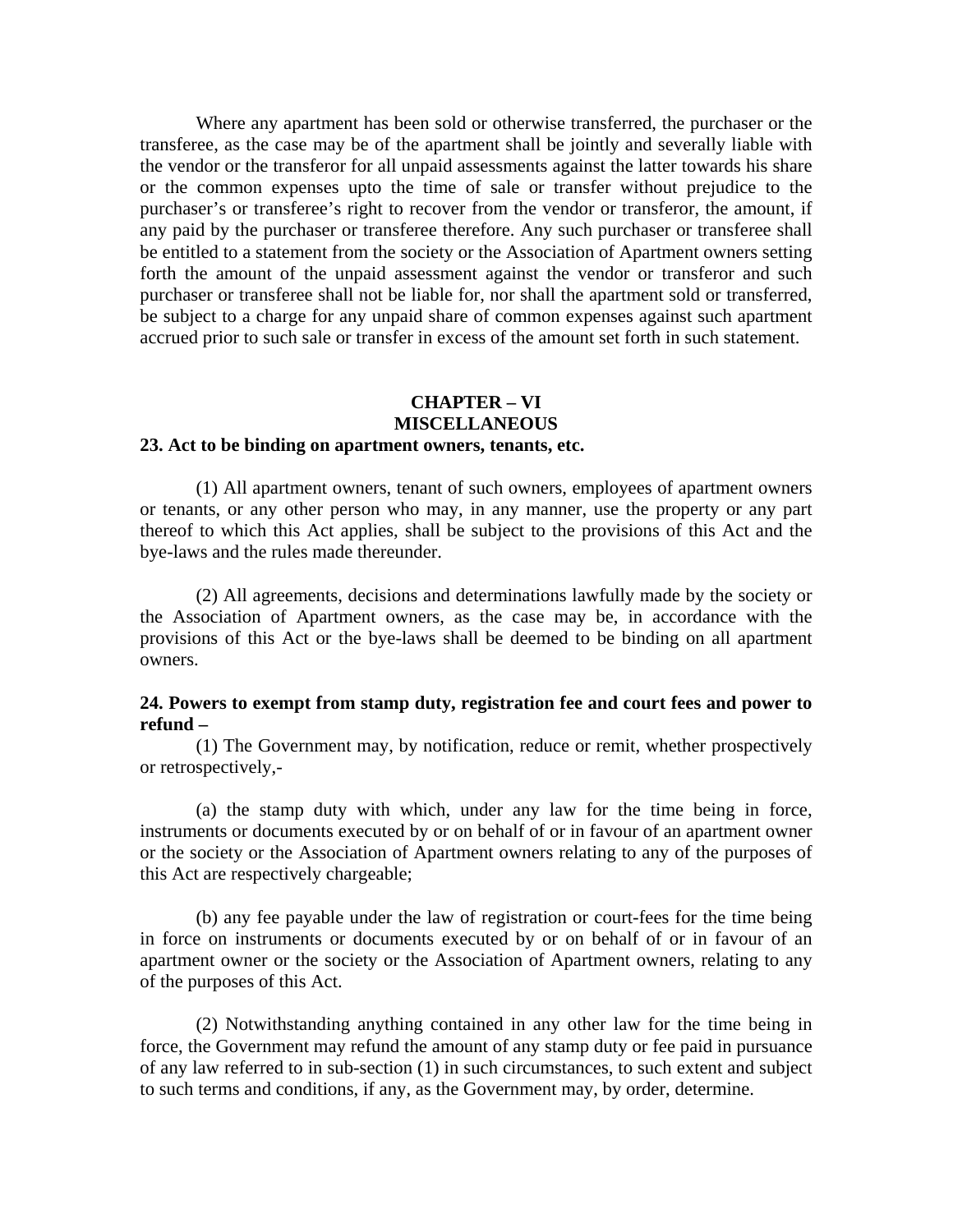#### **25. Act to override other laws-**

(1) The provisions of this Act shall have effect notwithstanding anything inconsistent therewith contained in any other law for the time being in force or any custom, usage or agreement or decree or order of a court, tribunal or other authority.

 (2) Save as otherwise provided in sub-section (1), the provisions of this Act, shall be in addition to and not in derogation of, any other law for the time being in force.

### **26. Removal of doubts –**

 For the removal of doubts it is hereby declared that the provisions of the Transfer of Property Act, 1882 (Central Act IV of 1882) shall, in so far as they are not inconsistent with the provisions of this Act, apply to every apartment together with its undivided interest in the common areas and facilities and the limited common areas and facilities of such apartment as those provisions apply in relation to any immovable property and the provisions of this Act shall take effect notwithstanding anything to the contrary contained in any contract.

## **27. Power to make rules-**

(1) The Government may make rules for carrying out the purposes of this Act.

 (2) In particular and without prejudice to the generality of the foregoing power, such rules may provide for all or any of the following matters, namely:-

 (a) the form of Deed of Apartment specified in Section 10 and the particulars to be mentioned therein;

(b) the matters to be provided in the bye-laws under sub-section (2) of Section 13;

 (c) the collection of fees from the apartment owners by the society or the Association of Apartment owners which shall be payable to the competent authority towards administrative charges;

(d) any other matter which is required to be, or may be prescribed.

 (3)(a) All rules made under this Act shall be published in the Tamil Nadu Government Gazette and unless they are expressed to come into force on a particular day, shall come into force on the day on which they are so published.

 (b) All notifications issued under this Act shall, unless they are expressed to come into force on a particular day, come into force on the day on which they are published.

 (c) Every rule or order made or a notification issued under this Act shall, as soon as possible after it is made or issued, be placed on the table of the Legislative Assembly and if before the expiry of the session in which it is so placed or the next session, the Assembly makes any modification in any such rule or order or notification, or the Assembly decides that the rule or order or notification should not be made or issued, the rule or order or notification shall thereafter have effect only on such modified form, or be of no effect, as the case may be, so however that any such modification or annulment shall be without prejudice to the validity of anything previously done under that rule or order or notification.